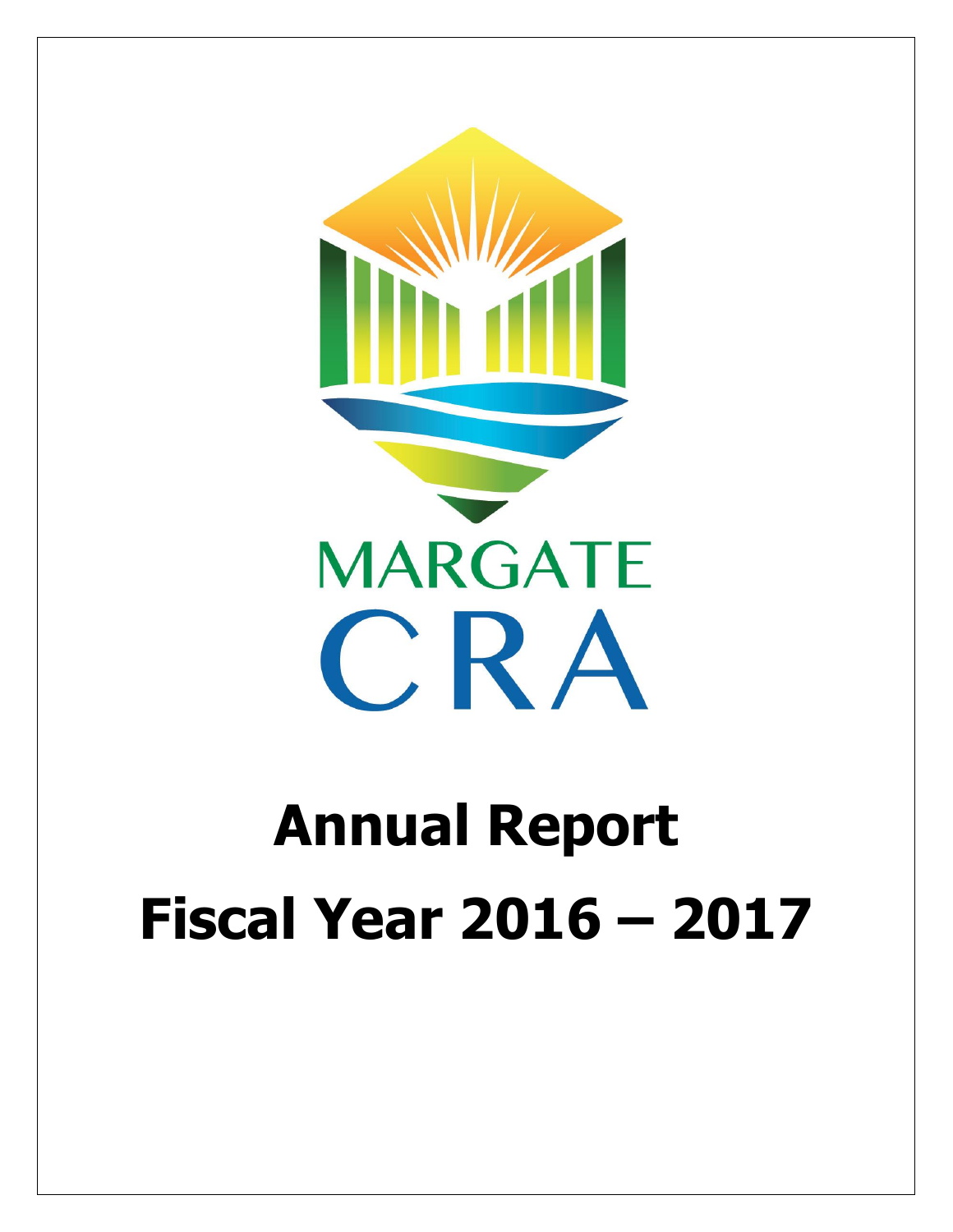

# **Board of Directors**



Tommy Ruzzano Chair



Anthony N. Caggiano Vice Chair



Arlene R. Schwartz Board Member



Lesa Peerman Board Member



Joanne Simone Board Member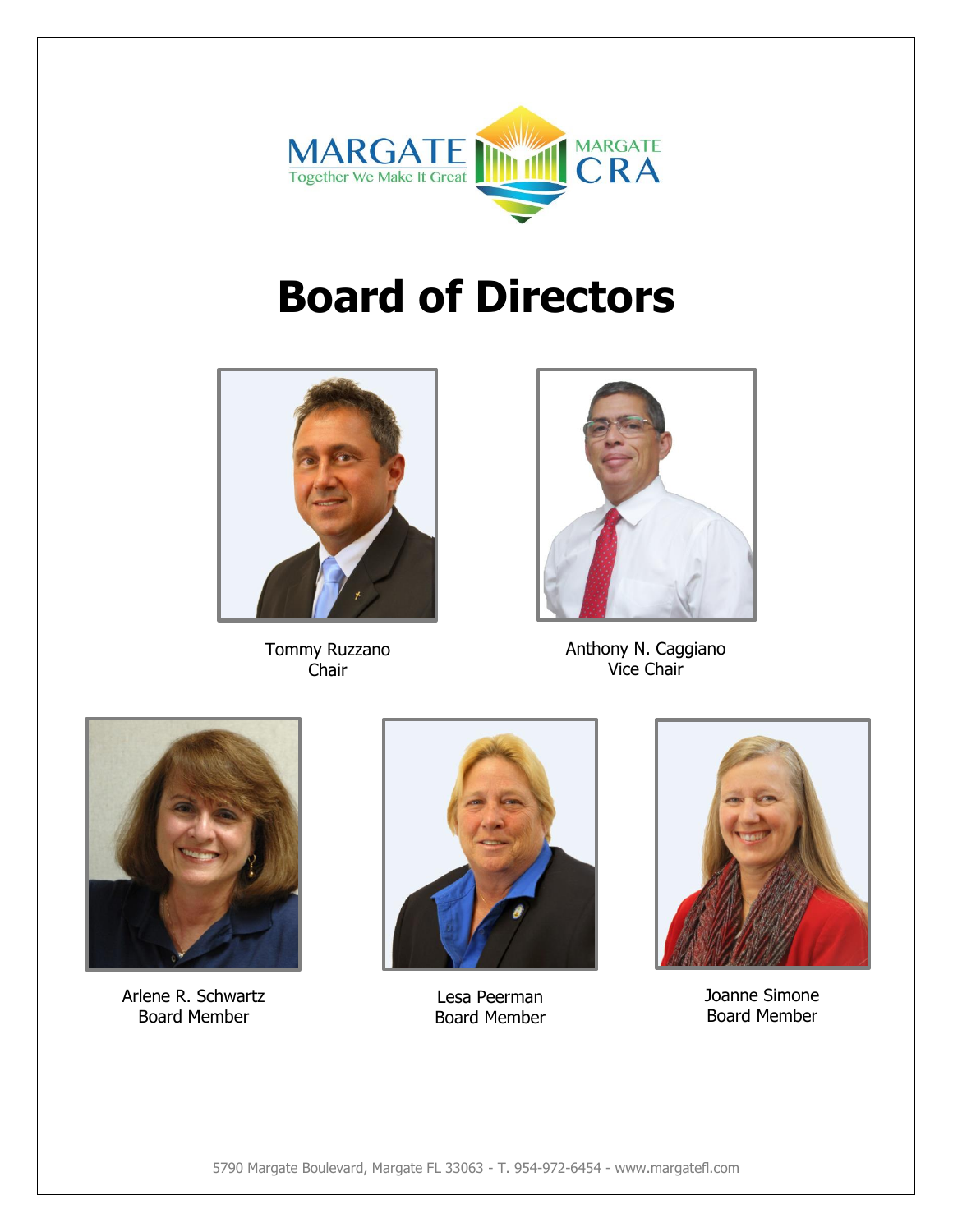

### **Overview**

The Margate Community Redevelopment Agency (MCRA) was established on October 2, 1996 through adoption of City Ordinance No. 96-15 and Broward County Resolution No. 96-0697 in accordance with Florida Statutes Chapter 163, Part III.

A Community Redevelopment Plan was completed and adopted by the Margate City Commission in 1997, and was amended for the third time and formally adopted by the MCRA Board of Directors in January 2017. The Redevelopment Plan is the roadmap for the MCRA. The amendment includes updated demographic data and market trends, project descriptions, agency priorities and recent accomplishments. The Plan reiterated the agency's goals and provided a specific list of upcoming capital projects and a range of activities that the agency will engage to implement these goals. The MCRA amended Plan is the guiding document for the next several years.

The five member Margate City Commission also serves as the appointed Board and is responsible for governing the MCRA and guiding implementation of the MCRA Redevelopment Plan.

The MCRA is more than 1,300 acres in size and it encompasses most of the commercial and industrial properties that run along State Road 7/U.S. 441 from the border of the City of North Lauderdale north to Sample Road, as well as all the commercial and industrial properties along Atlantic Boulevard and Banks Road in the City of Margate.

The overall goal of the MCRA is to reduce and eliminate slum and blight conditions and to increase property values in the MCRA area. Additional goals are to identify and revitalize the specific areas within the MCRA as focal points for residential, commercial, cultural, and recreational activities. By broadening and increasing redevelopment activities, improving infrastructure, and providing a more beautiful place to live, work, and play, the MCRA helps to build a lasting foundation for an improved quality of life for the people of Margate.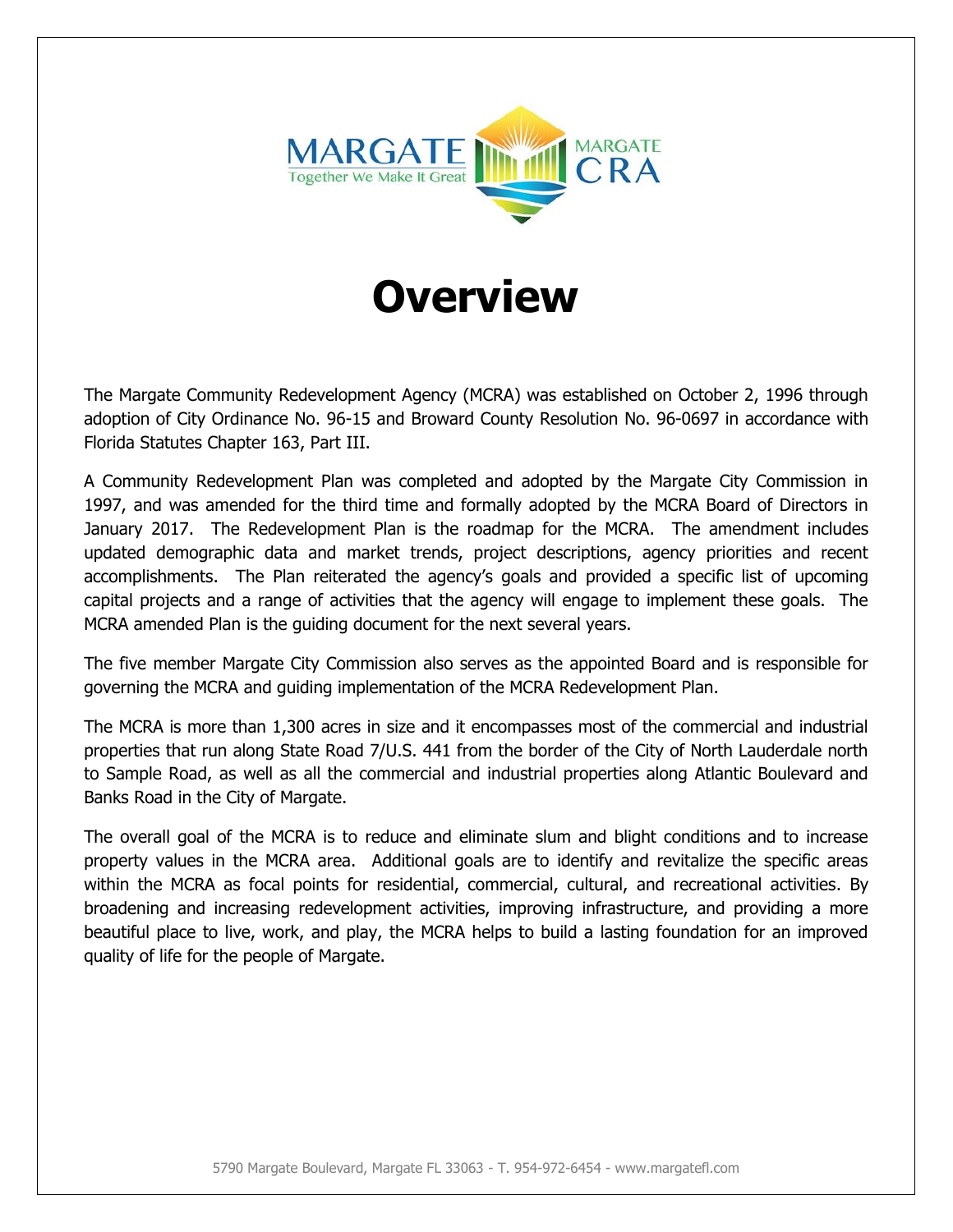

### **CRA Boundaries**



5790 Margate Boulevard, Margate FL 33063 - T. 954-972-6454 - www.margatefl.com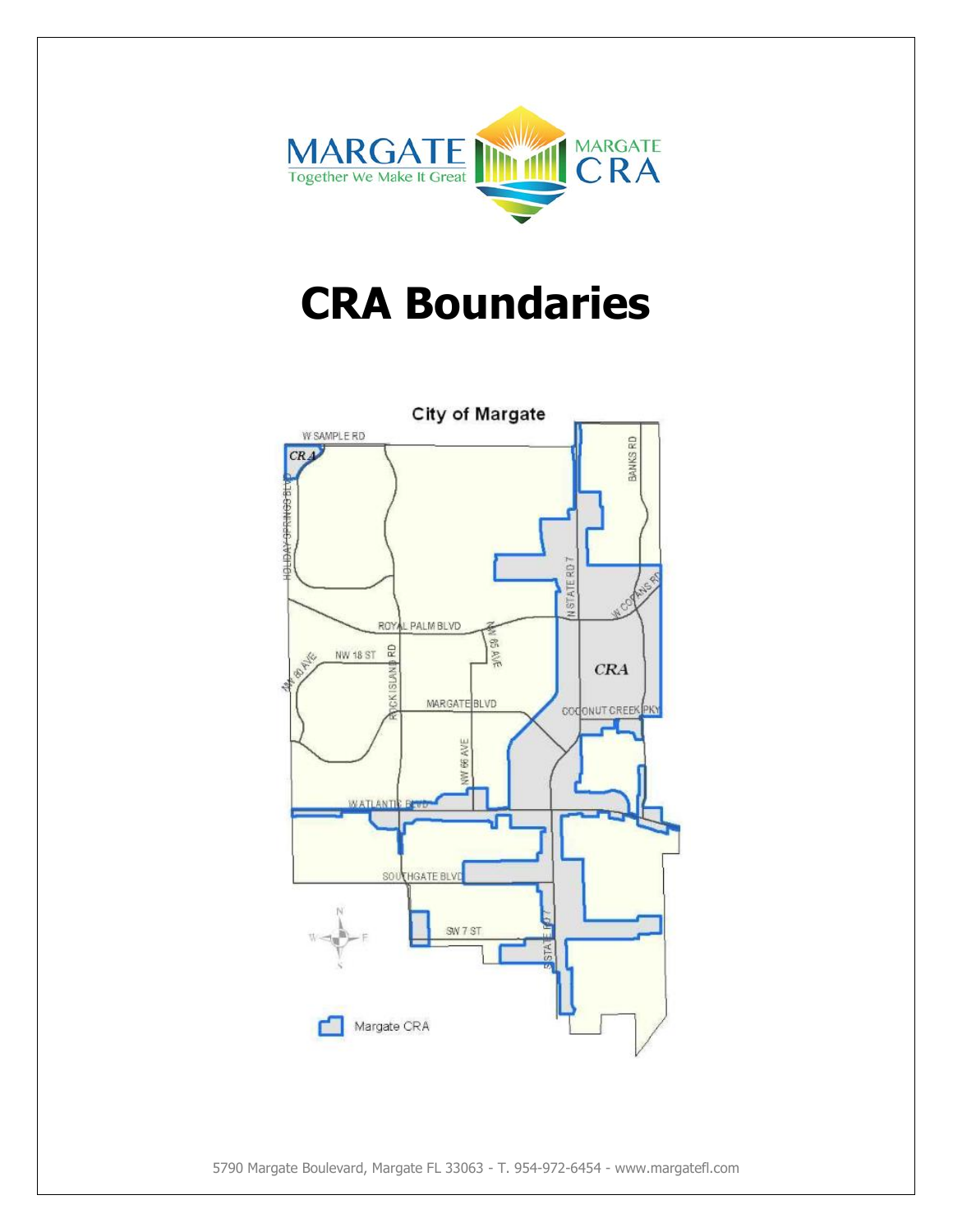

## **Accomplishments**

The initiatives undertaken by the MCRA are focused on achieving the Goals and Objectives set forth in the 2017 Community Redevelopment Plan. The projects and activities listed in this Annual Report are compared to the Plan goals and objectives. Nevertheless, some projects and activities often align with multiple priorities of the Plan.

#### **Capital Improvement Projects** (Section 1 – D. Public Facilities and Services - Goal I, II and III)

These projects are the implementation mechanisms to meet the goals of planning and supporting a safe and efficient traffic circulation system, improving parks, recreation and open space, and beautifying public spaces to create an identifiable character for the Redevelopment Area.

- **David Park** This is a vital, centrally located park with aging facilities that hosts many community activities, including the City's summer camp program. The first phase of improvements completed during FY 2016-2017 included the installation of a new playground surface and equipment. Schematic plans for the second phase, which were completed as well, included new restroom facilities, picnic pavilion and parking lot.
- **Colonial Drive Pedestrian Safety & Beautification** Northwest Medical Center is a major employer in the MCRA District and anchors the City's northern gateway on State Road 7. This project entails specialized pedestrian crossing equipment providing enhanced safety for hospital employees as well as beautifying the median within Colonial Drive and enhancing adjacent landscaped areas. This project was designed, permitted and readied for bid by year end.
- **Coconut Creek Parkway Streetscape Project** The MCRA oversaw maintenance of streetscape improvements for the post-construction warranty period during the year.
- **Copans Road Median Project** The design of this project provides for the addition of landscape improvements with an emphasis on flowering, colorful trees and shrubs, a new irrigation system and the installation of colored glass aggregate designs inlaid into the cement areas of the medians. The construction documents were bid and rebid with a construction contract awarded in August 2017.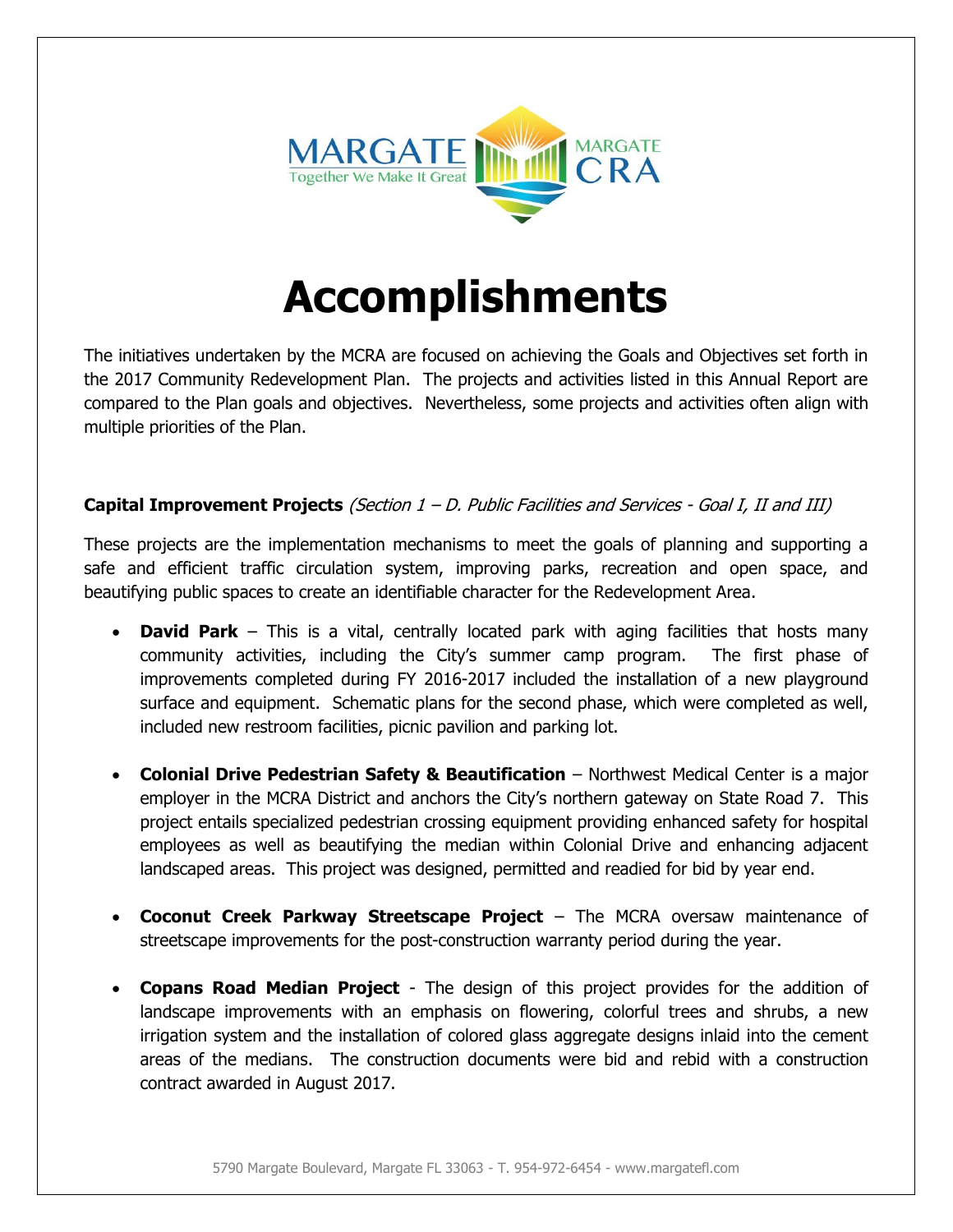- **Sports Complex (Covered Field)** The MCRA owns a 1.5 acre parcel adjacent to the City's Sports Complex. Construction documents have been prepared for an open air, roof-covered field almost an acre in size that will be multi-purposed for a variety of youth sports in a weather-protected environment. The project will also include bleachers, restrooms and concession building. In addition to the final design, a lengthy permitting and plat amendment process occurred during the year.
- **Winfield Boulevard Traffic Calming & Streetscape** Located within a residential area but close to State Road 7, this roadway is often used as a shortcut from surrounding neighborhoods, generating high traffic volumes and complaints of speeding. The MCRA commissioned the design of traffic calming measures, including narrowing of travel lanes and adding a landscaped roundabout to slow traffic. Construction documents for these improvements were completed during the year.
- **Melaleuca Drive** Construction of the sidewalk network on both sides of this residential street, together with additional lighting, landscaping, shade trees and irrigation was completed.
- **Public Art** The MCRA developed potential themes and issued a call to artist for the painting of utility boxes in order to create public artwork throughout the area.
- **Wayfinding Signage** A comprehensive, multi-level signage program was developed and preparation for bidding commenced.
- **Atlantic Boulevard Median Improvements** The MCRA requested a proposal from its engineering consultant to begin planning for median landscape and hardscape on Atlantic Boulevard, from State Road 7 to the western City limits.
- **New Community Center** A feasibility study and conceptual plan was completed for a new, \$9 million Community Center to be located in the City Center. The Community Center will feature an oversized hardwood basketball court, state-of-the-art fitness and wellness center, a "play-climb" area, indoor track and special events center.

#### **Other Significant Activities** (Section 1 – D. Public Facilities and Services – Goal III)

In addition to the aforementioned capital investments, the MCRA continued its efforts to develop the City Center, amended its Community Redevelopment Plan and continued the repair and maintenance programs on bus shelters and median improvements throughout the district.

 **City Center Agreement** – The MCRA entered into an agreement with New Urban Communities in July, 2016 for the phased development of the 36-acre City Center property. The inspection period for this agreement expired in November, 2016 and a site plan for the property was submitted by the developer in March, 2017. As of the end of FY 2016-2017, the approval of the site plan, a condition precedent to closing, had not occurred.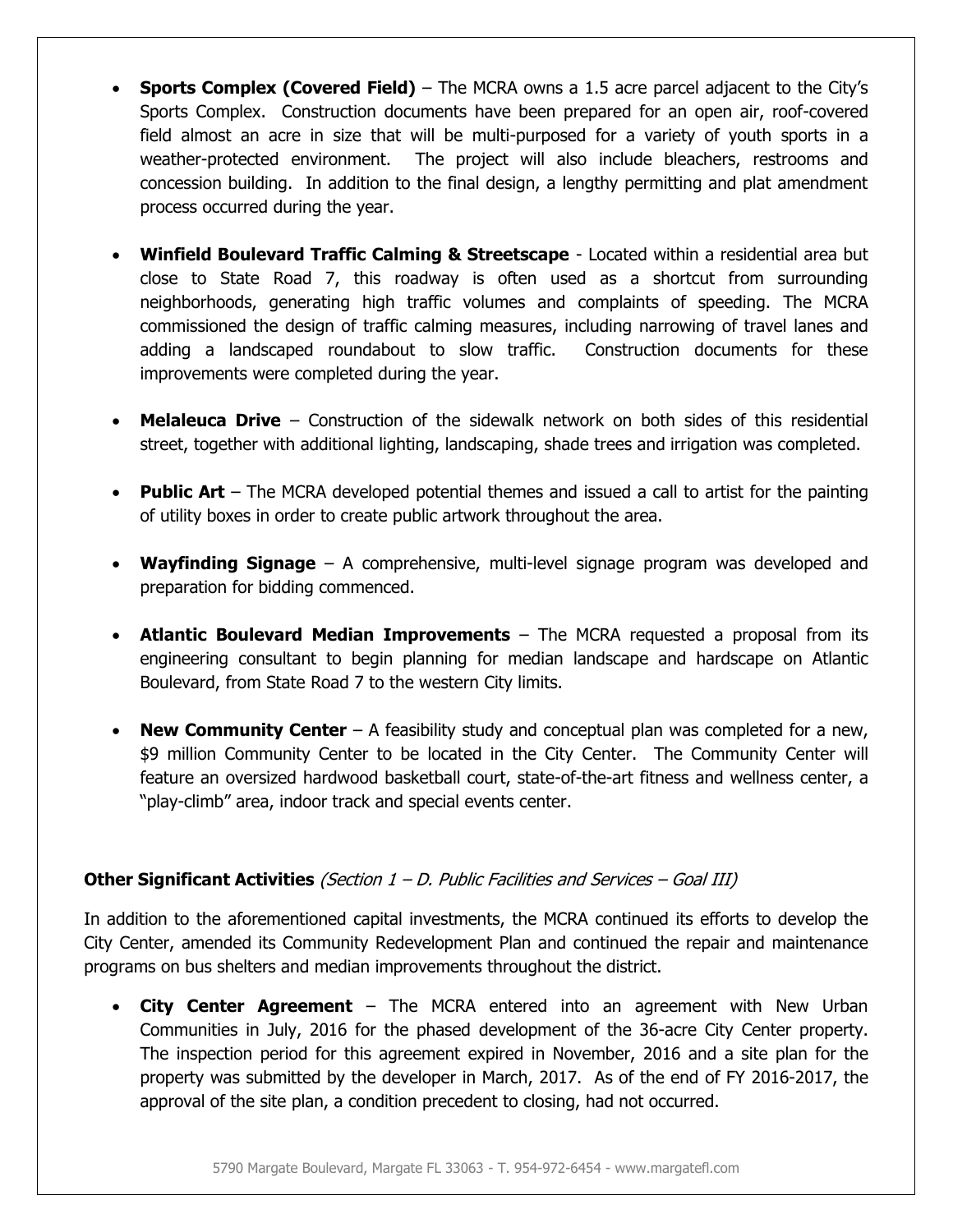**Bus Shelter & Median Maintenance** —The MCRA continued its agreement for the repair, painting and maintenance of fifteen (15) bus shelters. Also, the MCRA was responsible for maintaining improvements that had been recently completed on Coconut Creek Parkway, Melaleuca Drive and on various vacant properties owned by the MCRA. Further, the MCRA had oversight of the landscape maintenance of medians along State Road 7, Atlantic Boulevard and Margate Boulevard.

#### **Property Improvement Grants** (Section 1 – B. Redevelopment Policy – Goal II)

These programs help the MCRA to meet the goal of eliminating conditions of blight and the objective of reducing deterioration of building conditions as set forth in the 2017 MCRA Plan. Property Improvement Façade and Landscaping and/or Development Infrastructure Assistance grant projects that commenced, continued and/or were completed during the 2016-2017 Fiscal Year included the following:

- NND Capital, LLC located at 2333 North State Road 7
- Mark and Ramona Genco Trustees for Spanky's Cheesesteak Factory located at 309 N. State Road 7

#### **Property Management** (Section 1 – B. Redevelopment Policy – Goal III)

The MCRA was responsible for providing property management and maintenance services for all MCRA owned properties including two shopping plazas with approximately 26 tenants.

#### **Business Assistance,** (Section 1 – C. Economic Development – Goal I)

- **Meet the Biz Tuesdays –** This was a marketing program designed to bring attention to businesses located in the MCRA district. Local Margate businesses have the opportunity to participate in this fun and exciting business showcase event series that took place on the fourth Tuesday of the months April through September 2017, for two hours during the evening.
- **Business Retention Visits –** These visits provided support to existing local businesses and welcoming new businesses through ongoing engagement and to share information on local, county and State resources. Services included assistance with commercial site selection and facilitation of hiring needs. The objectives of Business Retention Visits were to identify local businesses' existing and anticipated needs and address those needs through coordinated resources, partnerships, and tools. Approximately 120 business visits were conducted during FY 2016-2017.

#### **Marketing and Promotions** (Section 1 – A. Government/Redevelopment Administration – Goal I)

 **Strategic Marketing Plan & Branding -** The MCRA created the Strategic Marketing Plan to serve as a guide for development and implementation of advertising, promotion, communications and public relations associated with the MCRA and the retention and attraction of target businesses.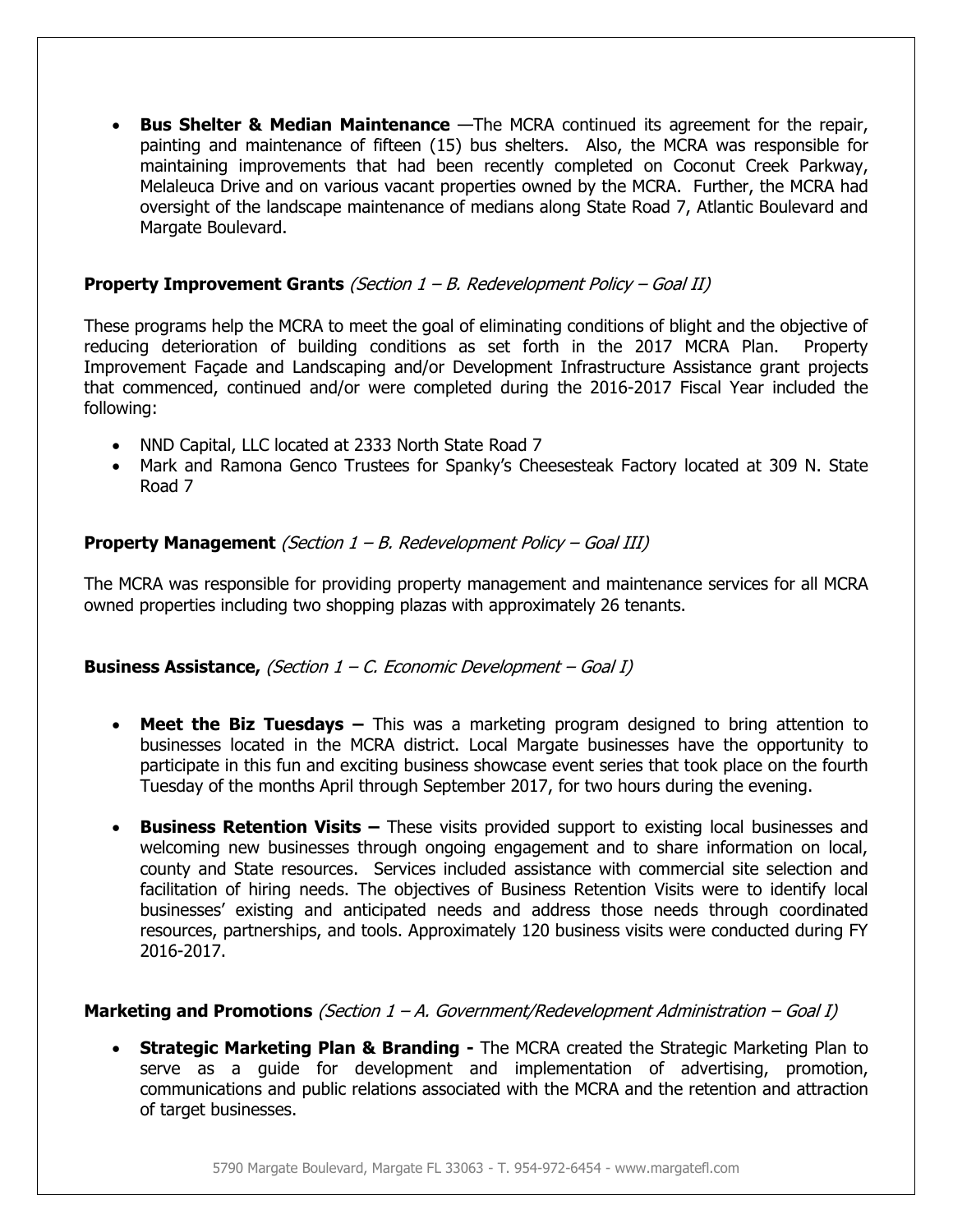**Social Media** - The MCRA managed social media platforms of Facebook, Instagram and Twitter to promote Agency events, programs, and local CRA district businesses.

#### **Community Events** (Section 1 – C. Economic Development – Goal III)

- **Winter Festival –** A family friendly holiday celebration that included holiday entertainment, food and craft vendors, artificial snow, etc. Also, the event featured a spectacular Paintscaping Light Show, a seven minute 3-D light show that transformed the outside of City Hall into a magical winter wonderland.
- **Fourth of July Celebration** A well-attended annual event that included a parade, entertainment, food and a fantastic fireworks display.
- **Sounds at Sundown –** A family friendly event that featured live music, food trucks, and dancing. The popular evening event ran from January through June.
- **Margate Under the Moon** An outdoor event that ran during the off-season months of August through November. This evening event offers live music, food trucks, arts and craft vendors, and opportunities to showcase local businesses.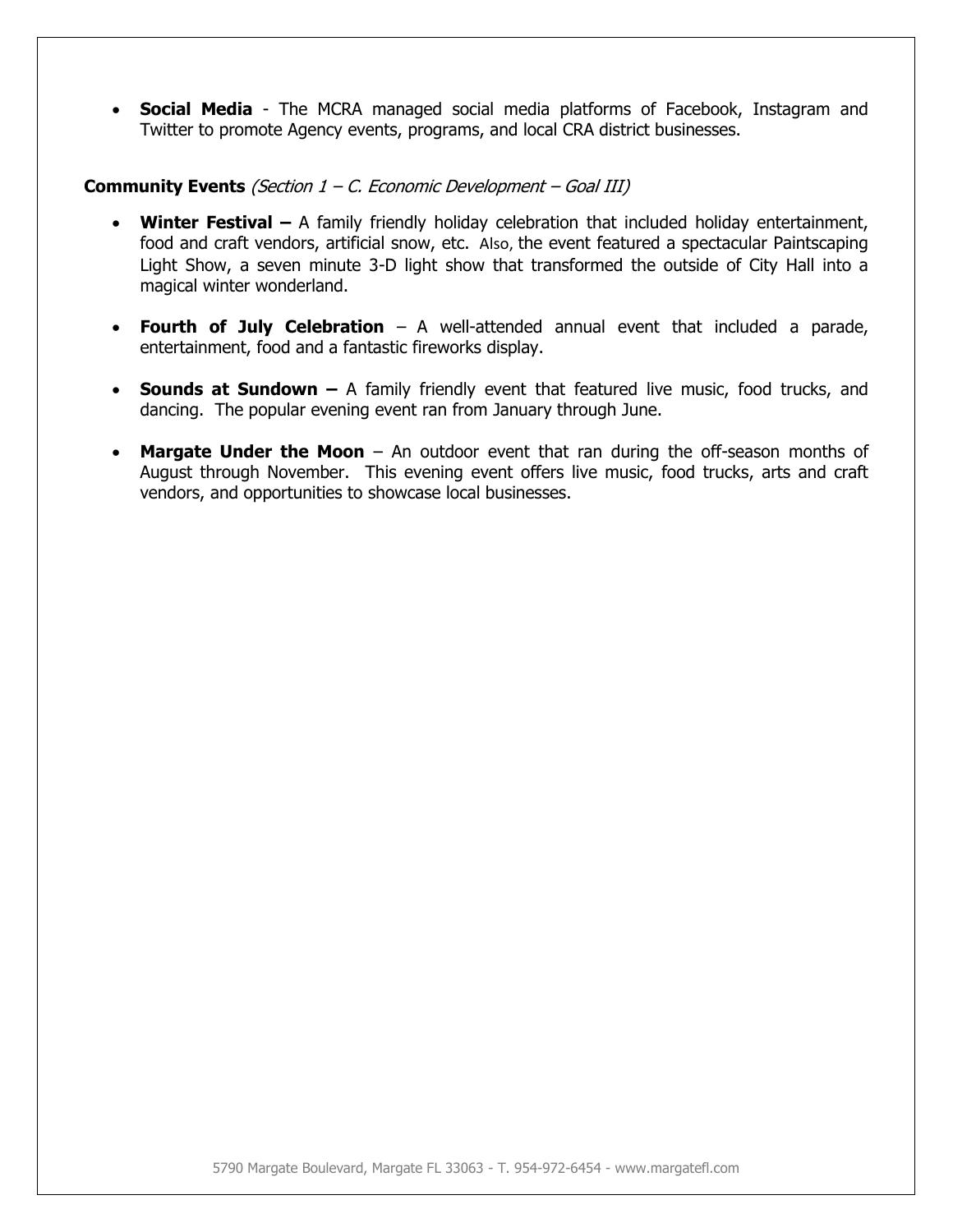

### **Financial**

#### **Primary Funding Source**

The primary funding source available to the MCRA consists of tax incremental revenues. Tax incremental revenues are a unique tool available to cities and counties for redevelopment activities and are used to leverage public funds to promote private sector activity in the targeted redevelopment area. The taxable value of all real property in the redevelopment area is determined as of a fixed date, also known as the "base-year" value. Contributing taxing authorities continue to receive ad valorem tax revenues based on the base-year value. Revenues generated from the base-year value are available for general government purposes. However, ad valorem tax revenues generated from increases in real property value from that year forward, referred to as "Tax Increment", are deposited into the Community Redevelopment Agency trust fund and dedicated to funding projects and programs in the redevelopment area.

| <b>Increment Revenues Contributed for FY 2016-2017</b> |                               |           |
|--------------------------------------------------------|-------------------------------|-----------|
| City of Margate                                        |                               | 2,425,258 |
| <b>Broward County</b>                                  |                               | 2,046,558 |
| North Broward Hospital District                        |                               | 505,759   |
|                                                        | Total TIF Revenue \$4,977,575 |           |

#### **Taxable Property Values**

The table below provides a 5-year summary of the historical assessment (taxable) values and increment values for the Margate CRA. While this report generally pertains to FY 2016-2017 activity, the following section also includes FY 2018 property valuation data to highlight current trends.

| <b>Tax Roll</b><br>Year | <b>Fiscal Year</b> | <b>Taxable Value</b> | % Change Over Prior<br>Year |  | <b>Base Year Taxable</b><br><b>Value</b> |      | <b>Incremental</b><br><b>Taxable Value</b> | % Change Over<br>Prior Year |  |  |
|-------------------------|--------------------|----------------------|-----------------------------|--|------------------------------------------|------|--------------------------------------------|-----------------------------|--|--|
| 2017                    | 2018               | 773,417,770          | 9.2%                        |  | 306,827,250                              |      | 466,590,520                                | 18.0%                       |  |  |
| 2016                    | 2017               | 702.295.030          | 6.7%                        |  | 306,827,250                              |      | 395,467,780                                | 12.7%                       |  |  |
| 2015                    | 2016               | 657,646,730          | 3.2%                        |  | 306,827,250                              | - \$ | 350,819,480                                | 6.3%                        |  |  |
| 2014                    | 2015               | 636,988,600          | 2.7%                        |  | 306,827,250                              |      | 330,161,350                                | 5.4%                        |  |  |
| 2013                    | 2014               | 620,209,290          | 2.6%                        |  | 306,827,250                              |      | 313,382,040                                | 5.3%                        |  |  |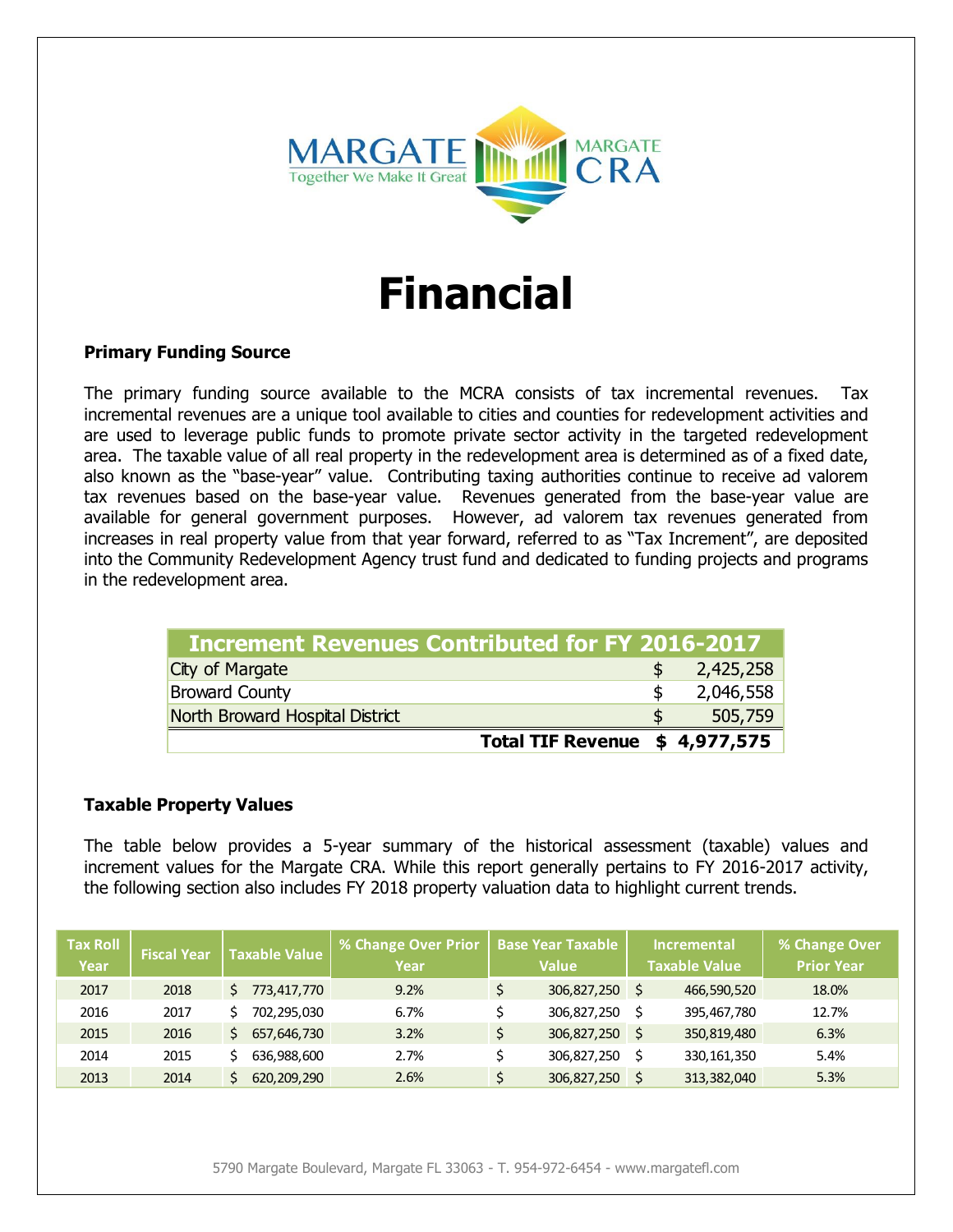| <b>Balance Sheet</b>                     |                 |                          |    |                        | <b>Escrow</b> |                        |    | Capital     |     | Loan      |              | <b>Total</b> |  |
|------------------------------------------|-----------------|--------------------------|----|------------------------|---------------|------------------------|----|-------------|-----|-----------|--------------|--------------|--|
|                                          | General<br>Fund |                          |    | <b>Sinking</b><br>Fund |               | <b>Account</b><br>Fund |    | Improvement |     | Proceeds  | Governmental |              |  |
|                                          |                 |                          |    |                        |               |                        |    | Fund        |     | Fund      |              | <b>Funds</b> |  |
| Assets:                                  |                 |                          |    |                        |               |                        |    |             |     |           |              |              |  |
| Cash, cash equivalents, and investments  | Ŝ.              | 243,640                  | Ś. | 515,710                | Ś.            | 966,863                | Ś. | 8,436,166   | Ś.  | 5,613,013 | Ś.           | 15,775,392   |  |
| Accounts receivable, net                 |                 | 39,553                   |    |                        |               | 32                     |    | 369,254     |     |           |              | 408,839      |  |
| Total assets                             | Ś.              | 283,193                  | Ś. | 515,710                | Ś.            | 966,895                | Ś. | 8,805,420   | Ś.  | 5,613,013 | Ś            | 16,184,231   |  |
| Liabilities:                             |                 |                          |    |                        |               |                        |    |             |     |           |              |              |  |
| Accounts payable and accrued liabilities | Ŝ.              | 162,481                  | \$ |                        | \$            |                        | \$ | 20,221      | \$  | 154       | \$           | 182,856      |  |
| Tenant deposits                          |                 | 52,811                   |    |                        |               |                        |    |             |     |           |              | 52,811       |  |
| Unearned revenue                         |                 | 62,717                   |    |                        |               |                        |    |             |     |           |              | 62,717       |  |
| <b>Total liabilities</b>                 |                 | 278,009                  |    |                        |               |                        |    | 20,221      |     | 154       |              | 298,384      |  |
| <b>Deferred Inflows of Resources:</b>    |                 |                          |    |                        |               |                        |    |             |     |           |              |              |  |
| Unavailable revenues                     |                 | 5,184                    |    |                        |               |                        |    |             |     |           |              | 5,184        |  |
| <b>Fund Balances:</b>                    |                 |                          |    |                        |               |                        |    |             |     |           |              |              |  |
| Restricted for:                          |                 |                          |    |                        |               |                        |    |             |     |           |              |              |  |
| Debt service                             |                 | $\overline{\phantom{a}}$ |    | 515,710                |               | 966,895                |    |             |     |           |              | 1,482,605    |  |
| Redevelopment projects                   |                 |                          |    |                        |               |                        |    | 8,785,199   |     | 5,612,859 |              | 14,398,058   |  |
| <b>Total fund balances</b>               |                 | $\overline{\phantom{a}}$ |    | 515,710                |               | 966,895                |    | 8,785,199   |     | 5,612,859 |              | 15,880,663   |  |
| Total liabilities and fund               |                 |                          |    |                        |               |                        |    |             |     |           |              |              |  |
| balances                                 | \$              | 283,193                  | \$ | 515,710                | Ś.            | 966,895                | \$ | 8,805,420   | \$. | 5,613,013 | \$           | 16,184,231   |  |

#### **Statement of Revenues, Expenditures, and Changes in Fund Balances**

|                                        |    | General<br>Fund |   | <b>Sinking</b><br>Fund | <b>Escrow</b><br><b>Account</b><br>Fund |    | Capital<br>Improvement<br>Fund |    | Loan<br>Proceeds<br>Fund |   | <b>Total</b><br>Governmental<br><b>Funds</b> |
|----------------------------------------|----|-----------------|---|------------------------|-----------------------------------------|----|--------------------------------|----|--------------------------|---|----------------------------------------------|
| Revenues:                              |    |                 |   |                        |                                         |    |                                |    |                          |   |                                              |
| Tax incremental                        | Ŝ. | 4,977,575       | Ś |                        | \$                                      | \$ |                                | \$ |                          |   | 4,977,575                                    |
| Investment income                      |    | 13,282          |   | 710                    | 5,096                                   |    | 44,770                         |    | 7,570                    |   | 71,428                                       |
| Rental income                          |    | 614,604         |   |                        |                                         |    |                                |    |                          |   | 614,604                                      |
| Miscellaneous                          |    | 39,272          |   |                        |                                         |    |                                |    |                          |   | 39,272                                       |
| Total revenues                         |    | 5,644,733       |   | 710                    | 5,096                                   |    | 44,770                         |    | 7,570                    |   | 5,702,879                                    |
| <b>Expenditures:</b>                   |    |                 |   |                        |                                         |    |                                |    |                          |   |                                              |
| Current:                               |    |                 |   |                        |                                         |    |                                |    |                          |   |                                              |
| General government                     |    | 1,579,317       |   |                        |                                         |    |                                |    |                          |   | 1,579,317                                    |
| Economic and physical environment      |    | 1,053,608       |   |                        |                                         |    | 934,357                        |    |                          |   | 1,987,965                                    |
| Debt service:                          |    |                 |   |                        |                                         |    |                                |    |                          |   |                                              |
| Principal retirement                   |    |                 |   | 1,618,689              |                                         |    |                                |    |                          |   | 1,618,689                                    |
| Interest and other charges             |    |                 |   | 293,614                |                                         |    |                                |    |                          |   | 293,614                                      |
| Total expenditures                     |    | 2,632,925       |   | 1,912,303              |                                         |    | 934,357                        |    |                          |   | 5,479,585                                    |
| Excess (deficiency)                    |    |                 |   |                        |                                         |    |                                |    |                          |   |                                              |
| of revenues                            |    |                 |   |                        |                                         |    |                                |    |                          |   |                                              |
| over (under) expenditures              |    | 3,011,808       |   | (1,911,593)            | 5,096                                   |    | (889, 587)                     |    | 7,570                    |   | 223,294                                      |
| <b>Other Financing Sources (Uses):</b> |    |                 |   |                        |                                         |    |                                |    |                          |   |                                              |
| Transfers in                           |    |                 |   | 2,427,303              |                                         |    | 584,505                        |    |                          |   | 3,011,808                                    |
| Transfers out                          |    | (3,011,808)     |   |                        |                                         |    |                                |    |                          |   | (3,011,808)                                  |
| Total other financing sources (uses)   |    | (3,011,808)     |   | 2,427,303              |                                         |    | 584,505                        |    |                          |   |                                              |
| Net change in fund balances            |    |                 |   | 515,710                | 5,096                                   |    | (305, 082)                     |    | 7,570                    |   | 223,294                                      |
| <b>Fund balances, beginning</b>        |    |                 |   |                        | 961,799                                 |    | 9,090,281                      |    | 5,605,289                |   | 15,657,369                                   |
| <b>Fund balances, ending</b>           | \$ |                 | Ś | 515,710                | \$<br>966,895                           | Ś. | 8,785,199                      | Ś. | 5,612,859                | Ś | 15,880,663                                   |

5790 Margate Boulevard, Margate FL 33063 - T. 954-972-6454 - www.margatefl.com